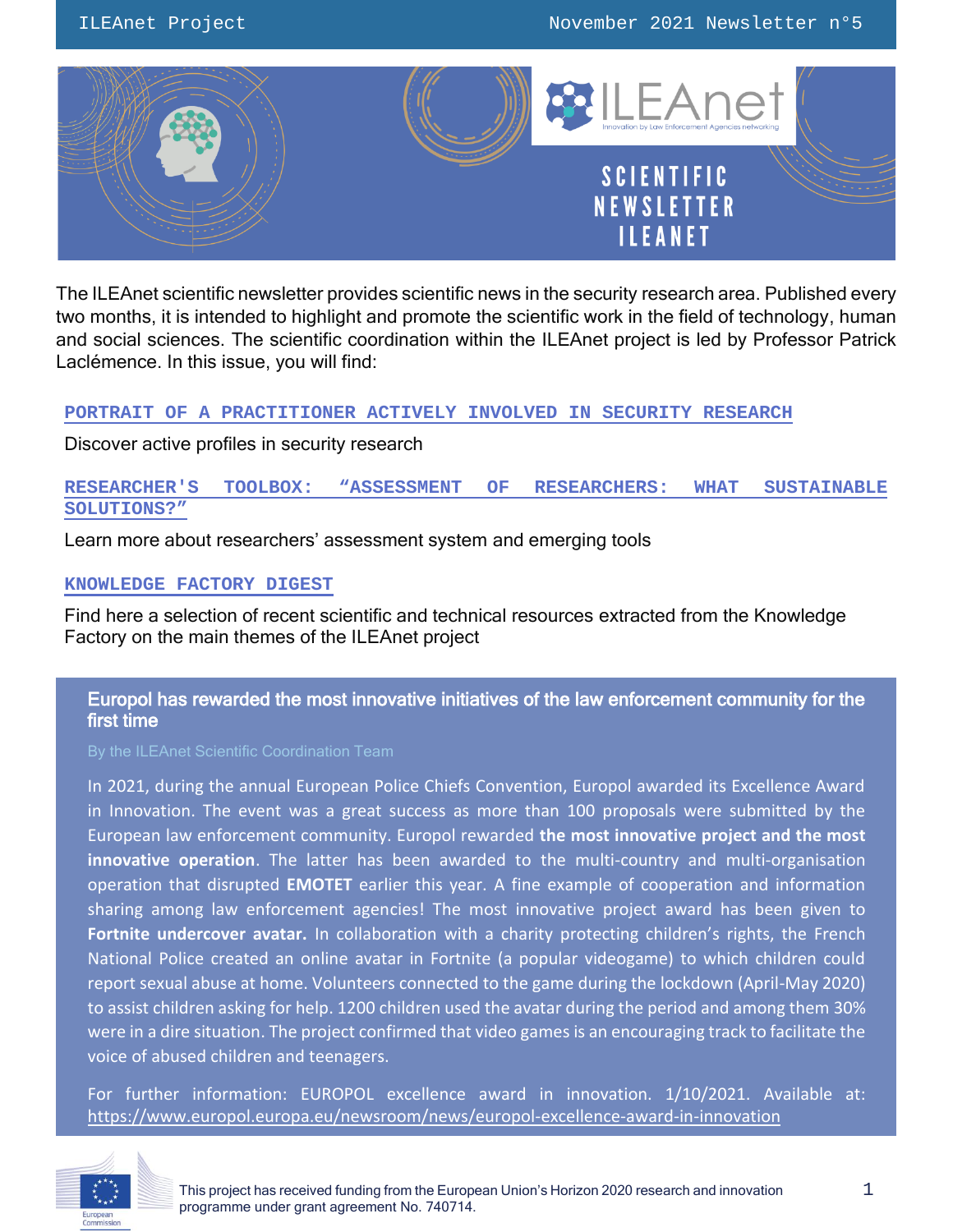## <span id="page-1-0"></span>PORTRAIT OF A PRACTITIONER ACTIVELY INVOLVED IN SECURITY **RESEARCH**

# **LIEUTENANT COLONEL ZDENEK PETRIK**



Member of the special CBRN team focused on investigating the illegal trade with CBRN materials or weapons, Counter Terrorism and Extremism Command Trafficking in Weapons and CBRN Materials Division, Police of the Czech Republic

PhD candidate with the Czech Technical University in Prague - Faculty of Biomedical **Engineering** 

[zdenek.petrik2@pcr.cz](mailto:zdenek.petrik2@pcr.cz)

The ILEAnet scientific coordination team met Zdenek Petrik. Mr Petrik works in the Counter Terrorism and Extremism Command Trafficking in Weapons and CBRN Materials Division, in the Police of the Czech Republic.

#### Can you tell us more about you?

I work in the Criminal Police and Investigation Service of the Czech Police. I am a member of the special CBRN team focused on investigating the illegal trade with CBRN materials or weapons.

#### What is your connection with the international projects and security research activities?

I have participated in international investigations related to my field of expertise (i.e. illegal medical and pharmaceutical products trade in EU) and several EU projects, such as the project called "All Together Against CBRN Terrorist Threats" between 2010 and 2013 and the European Operational Training for Investigations Against Pharmaceutical Crime called "TrainPharmCrime", run in Germany in 2013. Furthermore, I attend seminars, trainings and conferences on national and international levels. I recently attended two very helpful courses related to online Investigations and Cyberpatrol in Spain, organized by EMPACT Firearms in 2019.

Since 2020, I am preparing a **doctorate** with the Czech Technical University in Prague - Faculty of Biomedical Engineering. My topic of interest covers performance of police activities in potentially CBRN contaminated areas. My PhD work will enhance my theoretical as well as practical knowledge of the field and will make me connect with other experts. It is not always easy to manage my job and my research activity, but my work in a CBRN unit helps me to combine practice with theory in the course of real criminal cases.

## One of your outstanding experiences is your participation in the QUINTETO exercise. Can you explain us what it is?

The fight against terrorism is one of the main priorities of the EU. The primary responsibility for fighting against the threat of terrorist attacks lies with the EU Member States, but terrorist attacks in recent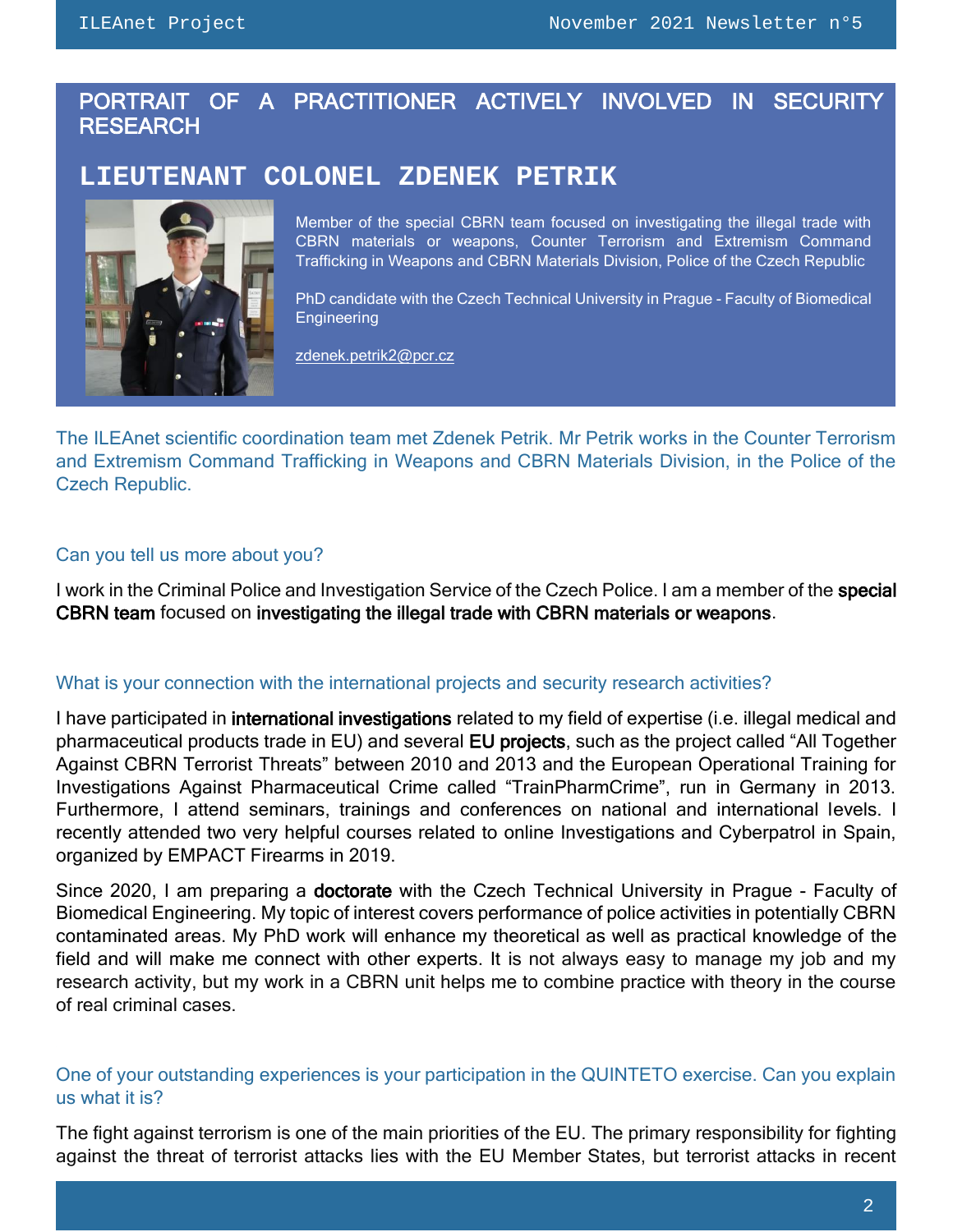history show that security is also a matter of collective responsibility. The EU assists the Member States particularly in the field of information sharing and is currently exploring ways to better collect, share and use information in order to make these data available to Member States' security services through the relevant EU databases and to improve the criminal checking,

investigation and prosecution process.

This is why the International Institute for Security and Crisis Management (ISEMI) has been designated by the European Commission as the main partner for the project "Gap Analysis of CBRN Threat Detection and Organization of a Cross-Border Exercise" in order to provide an overview of possible CBRN terrorist attack scenarios and to provide analysis in relation to detection capabilities. The project successfully created 74 potential CBRN



realistic terrorist attack scenarios with worst-case impact, exploring various degrees of situation. One of these crisis scenarios was selected as the basis for a practical exercise called QUINTETO. The essence of this international exercise was to practically test the international and cross-border intelligence sharing and response of police agencies to a highly probable terrorist threat using CBRN materials of unknown origin (here a combination of chemical and radiological threats). QUINTETO was designed in two basic phases, namely the theoretical phase in the form of a staff (tabletop) exercise and, above all, the practical phase - a field exercise.

#### How was the practical exercise run?

The exercise itself involved 6 EU Member States (France, Germany, Belgium, Poland, the Czech Republic and Slovakia). Those countries were affected by recent terrorist threats and attacks or by highly organized criminal groups that smuggle or illegally handle and produce CBRN materials. During the exercise, several police tactics and interventions were tested and practiced (see a non-exhaustive list in the scheme below). 11 other countries were involved as observers.



The main storyline starts with a fictitious Europol analysis in which the EU countries are now threatened by a fictitious terrorist organization, which has become increasingly important especially in two North African countries. Radicalized jihadists from this region, linked to various EU countries including Eastern Europe, have managed to build a strong base in the EU and are likely to mount terrorist attacks on the EU territory.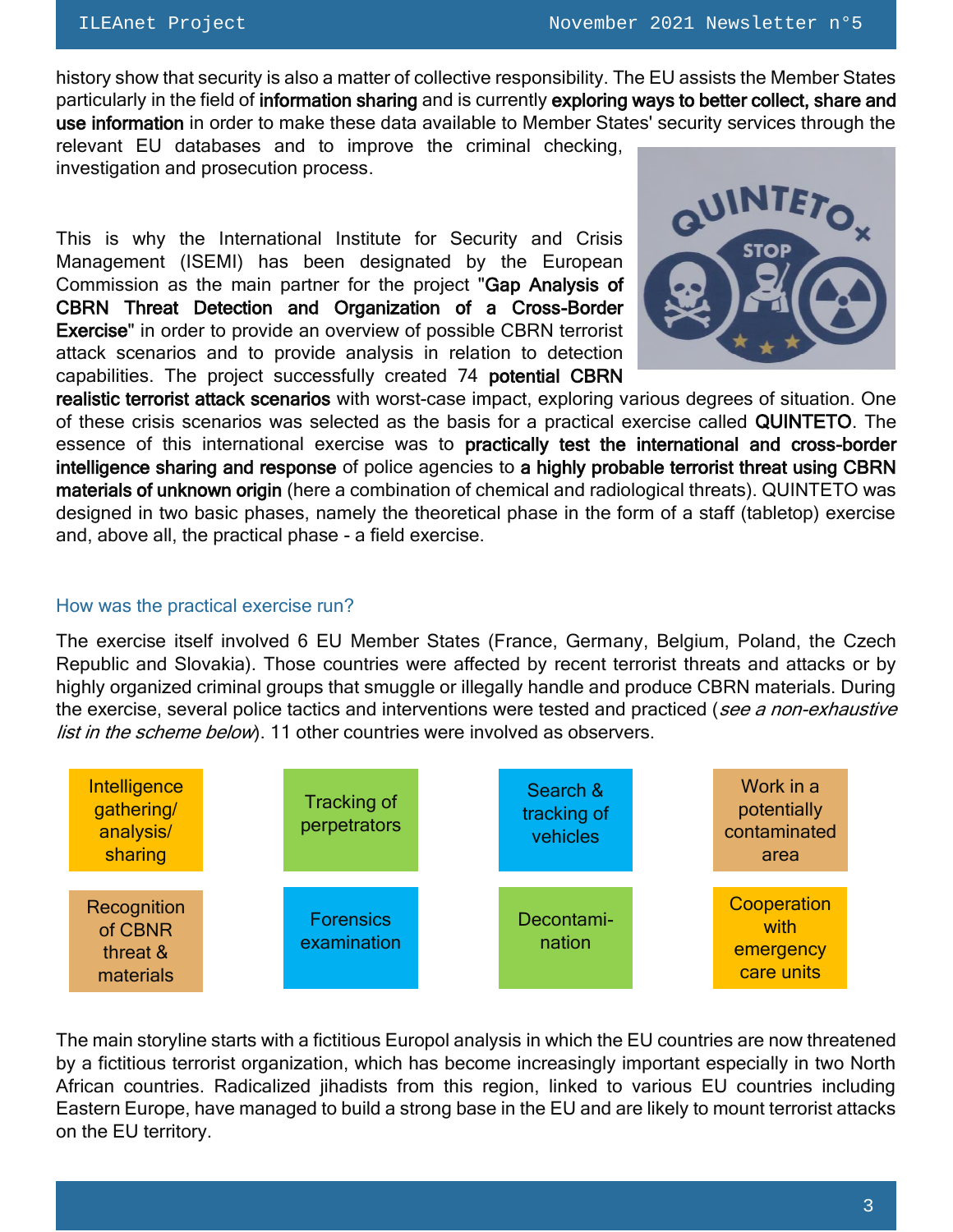

The theoretical part of the exercise took place through a newly developed IT communication platform called "SIENA X", which has been created in cooperation with ISEMI and DG HOME. This platform has been adapted for operational use in the field via any mobile phone, tablet or iPad and was tested for the first time.

The practical phase was implemented between 18 and 22 March 2019. The scenario started in Poland, where a car transporting radioactive isotopes going to Slovakia was stolen. A terrorist group planned to transport the radioactive sources to Western Europe through several routes with a strategy of changing cars and reloading the cargo to conceal their activity. On their route to the West they set-up several improvised laboratories in several countries to prepare the final attack. When the terrorists were crossing Slovakia, Czech Republic, Germany, Belgium, different police agencies (with Europol support) made all necessary efforts to track the suspects and follow them in order to discover their plot. Despite the huge effort of all the EU Member States (MS) forces that successfully monitored movement of the terrorist cell from Poland to France and arrested many of its members, another parallel terrorist cell prepared and successfully performed their plot with the chemical substance. Many police tactics and interventions were implemented until the final phase of the terrorist plot taking place in France, where different first responders deliver interventions against radioactive and chemical threats.

#### To what extent was the exercise implemented?

To be as realistic as possible, the exercise included the actual theft of radioisotopes, the movement of terrorists from one country to another, cross-border information sharing, the handling of radioactive sources, the preparation of chemical agents and explosives in laboratories, the attack on a bus with a chemical agent, and the subsequent response of the authorities concerned with the simulated attack. The exercise was enriched by including many realistic cross-country operations including social media response and relevant reactions of the national authorities.



Most of the members of the police authorities of the involved States (police patrols, traffic police, task forces, operational centers at all levels, etc...) had no prior warning of the exercise; they were deployed from their normal duties without any planning or preparation and carried out a realistic response as if they were dealing with a real terrorist attack. Their decision-making and actions, the way they received or communicated information, their cooperation with other security forces, were carefully recorded and then evaluated. Each country was free to decide on the deployment of forces and assets. In some

scenarios, other relevant police units and other national partners such as chemical laboratories, fire brigades, civil protection, ambulance services, etc. were involved, depending on the needs of the countries and the evolution of the situation. The exercise allowed testing the cooperation and response of the police teams to unexpected situations.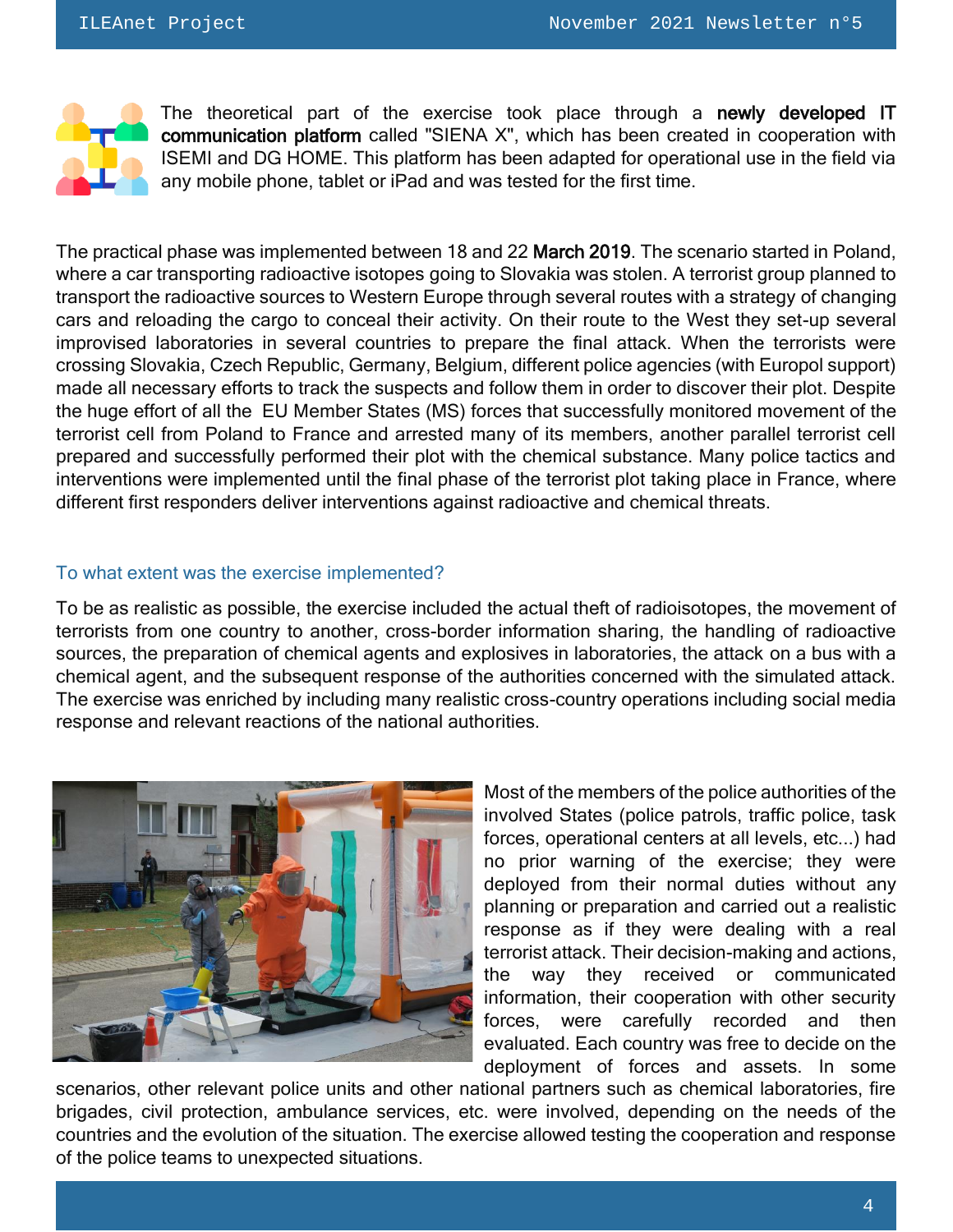The progress and development of the exercise in each state was also monitored by police specialists from the other concerned States. The aim was to compare the possibilities of intervention of the individual States and their response to the threats, to verify the practical transfer of operational information and to test the capabilities of the police officers and their reaction time to any terrorist event using CBRN materials.

## What has been the impact of such an exercise on the capabilities of the Czech Police and the other EU LEAs?

The benefit of this exercise is mainly the strengthening of the international cooperation between the EU Member States (MS) in disclosing this type of criminal activity. The exercise has been a practical example of joint activities of the individual LEAs. In addition, it helped the Police of the Czech Republic cooperate with ISEMI seated in Slovakia, which has been actively dealing with international practical exercises in the field of fight against terrorism and CBRN threats.



## In QUINTETO exercise, cross-border information sharing was crucial. How do you think Information sharing between EU Member States could be improved?

The exercise showed that information sharing is the most important element in the interaction of LEAs. During the exercise, the direct exchange of information took place at the Joint Centers of International Cooperation of the respective countries. In addition, a new IT communication platform was tested. This platform confirmed the necessity of having official international secured communication channels for LEAs such as SIENA or the activities of the National Contact Points for Terrorism on the national level and their related flexibility.

## Finally, according to you, what would be the best way to make researchers and law enforcement practitioners better work together?



The QUINTETO exercise demonstrated the necessity of practical exercises at the level of LEAs as well as the scientific institutes, which were present during the exercise as observers and collected suggestions for improving the current technical means for the detection and identification of CBRN materials. Furthermore, new possibilities of decontamination of the intervening officers were tested and there was a **direct demonstration** of new detection means using aviation technology for detection of CBRN materials in an inaccessible area.

Thank you very much Lieutenant Colonel Zdenek Petrik for your time and for this very interesting exchange! ILEAnet members can connect with Zdenek Petrik by email.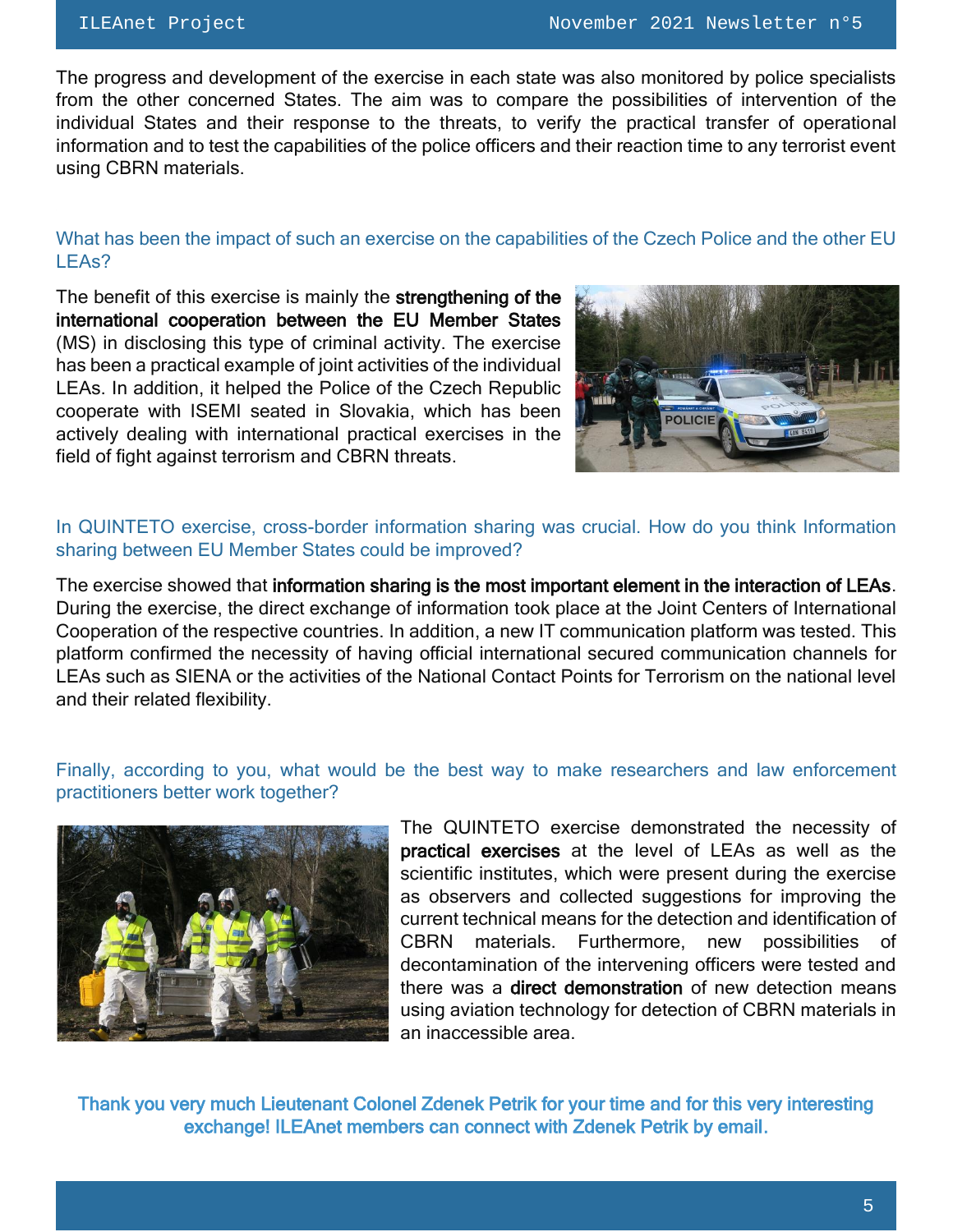$\overline{a}$ 

## <span id="page-5-0"></span> RESEARCHER'S TOOLBOX: "ASSESSMENT OF RESEARCHERS: WHAT SUSTAINABLE SOLUTIONS?"

In a society where innovation and technical progress depend on academic research, assessing the quality of the scientific research is crucial. "It is widely acknowledged that in the current academic landscape, publishing is the primary measure for assessing a researcher's value. This is manifested by associating individuals' academic performance with different types of metrics, typically the number of

publications or citations (quantity) rather than with the content of their works (quality).<sup>1"</sup> However, more and more voices, including in Europe, are calling for a reform of the research assessment tools, in particular for early career researchers. What are the usual techniques used to assess the work of a researcher and what changes are to be expected?



### The importance of bibliometric indicators to assess researchers' work

Bibliometric indicators are classically used to evaluate quantitatively the impact of a publication. Some indicators such as the *impact factor* or the *h-index* are widely used in the evaluation process.

The impact factor is defined as the ratio between the number of citations received by a journal during a twoyear period and the number of articles published in that journal during that same period. Hence, it measures the value of a scientific journal and not the quality of an article. Nature and Science have the highest impact factors.

The **h-index**, or Hirsch index, measures the impact of a particular scientist. The higher the number of cited publications, the higher the  $h$ -index, regardless of which journal the work was published in. To give an example, a scholar with an h-index of 3 has published 3 papers, each of which has been cited by others at least 3 times.

The use of those quantitative indicators implies that the excellence of researchers is calculated solely on the basis of the number of publications, the number of citations, or the reputation of the journals in which they publish, but they do not allow a complete or representative assessment of the work carried out.

## A wind of change

 $\overline{a}$ 

More and more research centres, research organisations and research funding agencies are thinking about changing the evaluation system for researchers focusing on (and rewarding) intrinsic qualities, the diversity of tasks carried out and the impact of the work done, and not relying only on how much and where researchers have published, which is intrinsically not favourable to early career researchers.

The topic was discussed during the *European Research & Innovation Days 2021*. During the event Giulia Malaguarnera, president of EURODOC (European Council of Doctoral Candidates and Junior Researchers) highlighted that "early-career researchers are locked in a "publish or perish" system".

<sup>1</sup> Research Topic. Quality and Quantity in research Assessment: Examining the Merits of Metrics. Available at :

<https://www.frontiersin.org/research-topics/20524/quality-and-quantity-in-research-assessment-examining-the-merits-of-metrics>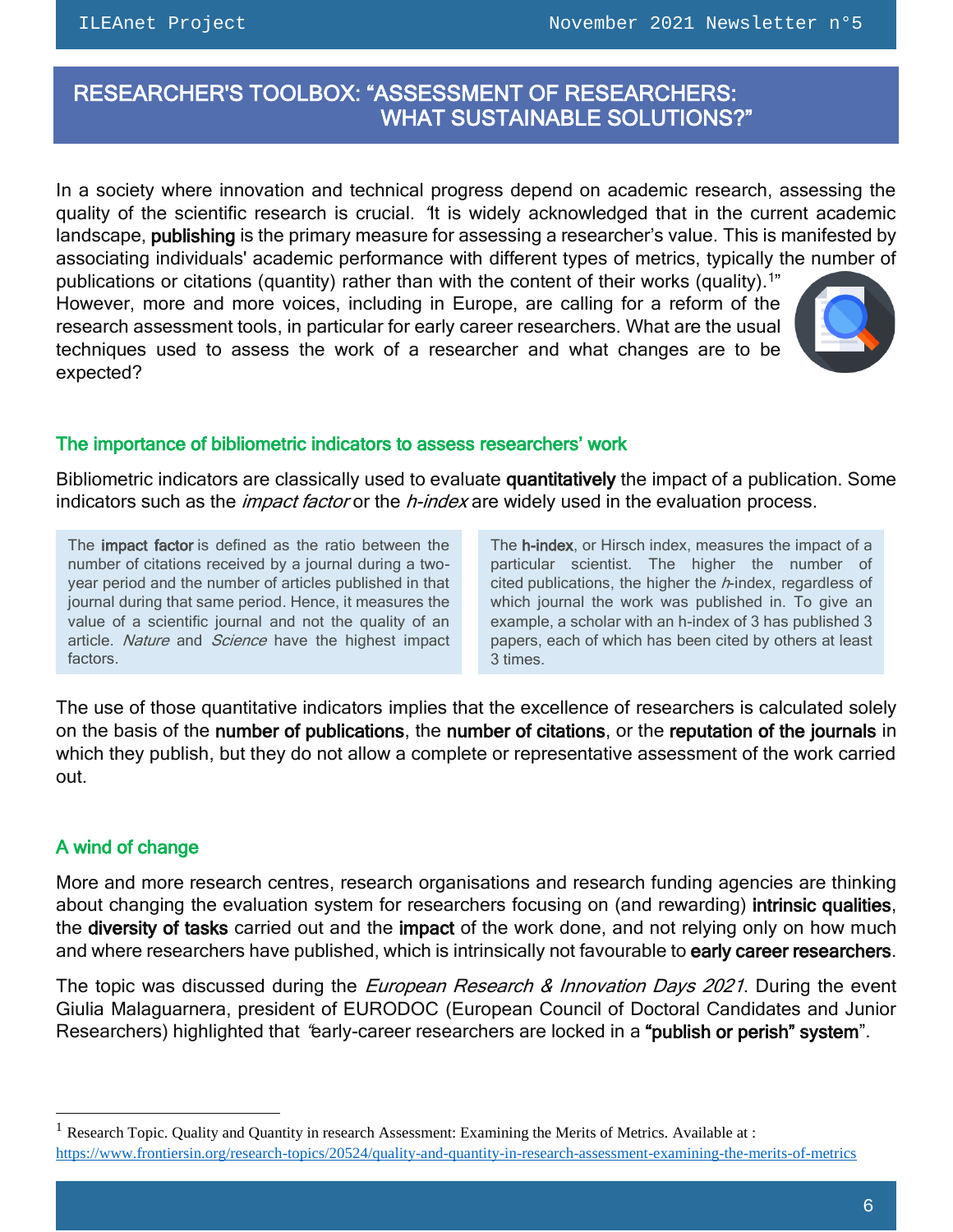Therefore, there is a willingness to reform research evaluation in order to assess researchers on a much broader analysis. Here are suggested criteria which could be taken into account in the evaluation system of researchers. Some are directly related to the research tasks performed, but non-academic experiences should be recognized as well.



New criteria which could be considered to assess researchers' works

## A need to develop new CVs?

Reforming the research assessment system would encourage more diverse career path and attract researchers from around the world. But it also implies changing the way researchers showcase their skills and experience. Narrative CVs are an alternative to classical resumes and several research centres and funding agencies are conducting pilots to test those new ways of introducing

researchers' work and career. With new kinds of CVs, assessors also need to be trained and get used to this new value scale.



There are still barriers to overcome, especially the resistance to change and the fragmentation of the European landscape regarding that issue, but there is hope that things will change in the coming years. Researchers may learn a lot about researchers' evaluation from the industry or RTOs (Research & Technology Organisations) sectors as well.

### Sources:

- Research Topic. Quality and Quantity in research Assessment : Examining the Merits of Metrics. Available at : [https://www.frontiersin.org/research-topics/20524/quality-and-quantity-in](https://www.frontiersin.org/research-topics/20524/quality-and-quantity-in-research-assessment-examining-the-merits-of-metrics)[research-assessment-examining-the-merits-of-metrics](https://www.frontiersin.org/research-topics/20524/quality-and-quantity-in-research-assessment-examining-the-merits-of-metrics)
- Bibliometrics and Altmetrics: Measuring the Impact of Knowledge. This guide includes information on which of the databases contain citation measures that can be used to gage either an author, article or journal impact. 01/11/2021. Available at: <https://lib.guides.umd.edu/bibliometrics/h-index>
- DORA. Quality over quantity: How the Dutch Research Council is giving researchers the opportunity to showcase diverse types of talent. 11/ 2019. Available at: [https://sfdora.org/2019/11/14/quality-over-quantity-how-the-dutch-research-council-is-giving](https://sfdora.org/2019/11/14/quality-over-quantity-how-the-dutch-research-council-is-giving-researchers-the-opportunity-to-showcase-diverse-types-of-talent/)[researchers-the-opportunity-to-showcase-diverse-types-of-talent/](https://sfdora.org/2019/11/14/quality-over-quantity-how-the-dutch-research-council-is-giving-researchers-the-opportunity-to-showcase-diverse-types-of-talent/)
- O'Neill Gareth, Malaguarnera Giulia, Thilly Ludovic, et al. European Research and Innovation Days. Building careers and being assessed: a challenge for young researchers? European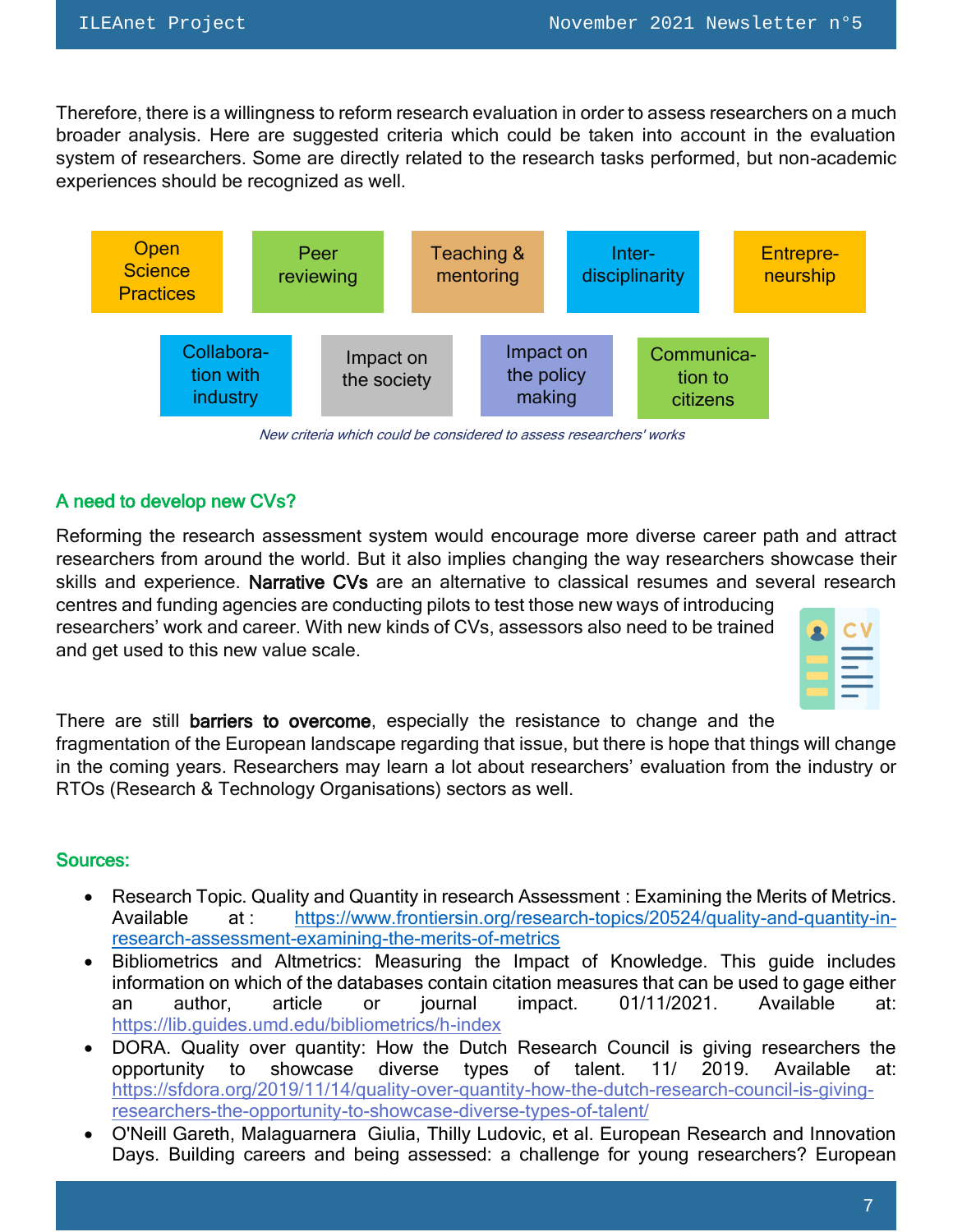commission. 24/06/2020. Available at: [https://research-innovation-days.ec.europa.eu/live](https://research-innovation-days.ec.europa.eu/live-sessions.)[sessions.](https://research-innovation-days.ec.europa.eu/live-sessions.) To watch the live session, click "Rewatch the live sessions", and choose "Live channel 5", and "Day 2"

- Science Europe. Position Statement and Recommendations on Research Assessment Processes: position statement. Science Europe. 07/2020. 28 pages. Available at: [https://www.scienceeurope.org/our-priorities/research-assessment/research-assessment](https://www.scienceeurope.org/our-priorities/research-assessment/research-assessment-processes/)[processes/](https://www.scienceeurope.org/our-priorities/research-assessment/research-assessment-processes/)
- DORA. Science Foundation Ireland takes an iterative approach to develop a narrative CV. 11/2020. Available at: [https://sfdora.org/2020/11/19/dora-funder-discussion-science-foundation](https://sfdora.org/2020/11/19/dora-funder-discussion-science-foundation-ireland-takes-an-iterative-approach-to-develop-a-narrative-cv/)[ireland-takes-an-iterative-approach-to-develop-a-narrative-cv/](https://sfdora.org/2020/11/19/dora-funder-discussion-science-foundation-ireland-takes-an-iterative-approach-to-develop-a-narrative-cv/)
- UK Reproducibility Network (UKRN). An enhanced narrative CV template for the research community. 04/2021. Available at: [https://www.ukrn.org/2021/04/23/an-enhanced-narrative-cv](https://www.ukrn.org/2021/04/23/an-enhanced-narrative-cv-template-for-the-research-community/)[template-for-the-research-community/](https://www.ukrn.org/2021/04/23/an-enhanced-narrative-cv-template-for-the-research-community/)
- European association of research and technology organisations. RTOs Research and Technology Organisations. Available at:<https://www.earto.eu/about-rtos/>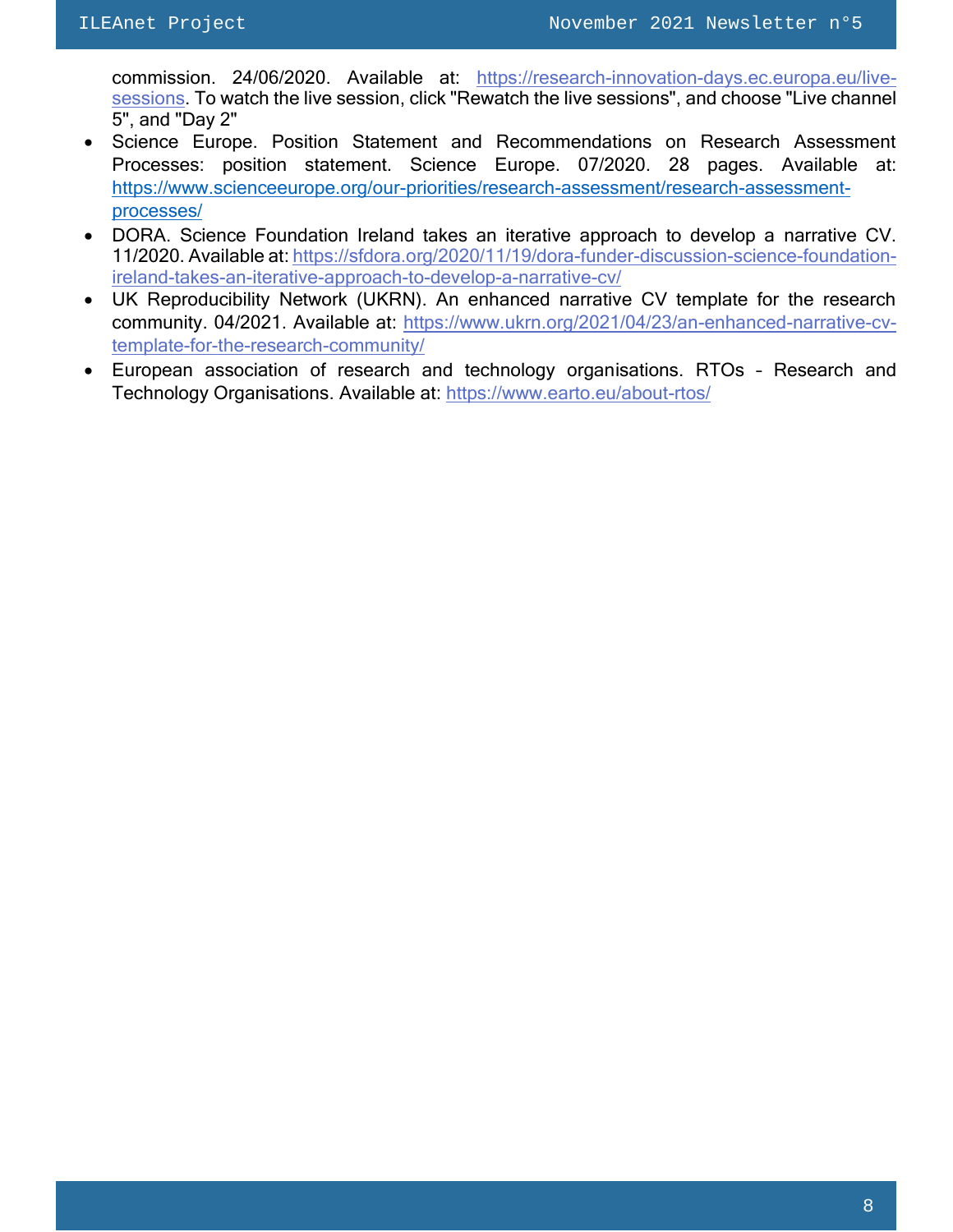## <span id="page-8-0"></span>KNOWLEDGE FACTORY DIGEST

The ILEAnet scientific coordination team provides here a selection of recent scientific and technical resources related to the main themes of the ILEAnet project. Most resources are open access, except

those marked with a closed padlock  $\blacksquare$ . Resources can be found in the [ILEAnet Knowledge Factory.](https://ileanet.sym.place/groups/profile/109443/ileanet-knowledge-factory) ILEAnet collects the most recent or relevant publications in the following areas, but does not necessarily endorse their contents.

If you want to share a publication, please contact us at [ensp-ileanet@interieur.gouv.fr](mailto:ensp-ileanet@interieur.gouv.fr)

#### **Cybersecurity**

CC Driver. R1 — Landscape Study of Cybercrime-as-a-Service. WP2 — Scoping Cybercriminality and Technical Capabilities. Grant agreement No 883543. 2020. 49 pages. Available at: [https://37d0c11e-](https://37d0c11e-9fae-4847-b833-9e5070f85d82.filesusr.com/ugd/0ef83d_8e7cac0133ac485895e50bbd8e868a70.pdf)[9fae-4847-b833-9e5070f85d82.filesusr.com/ugd/0ef83d\\_8e7cac0133ac485895e50bbd8e868a70.pdf](https://37d0c11e-9fae-4847-b833-9e5070f85d82.filesusr.com/ugd/0ef83d_8e7cac0133ac485895e50bbd8e868a70.pdf) This report presents a landscape study of Cybercrime-as-a-Service and focuses on the range of activities, providers, prices and business models.

ENISA, European Union agency for cybersecurity. ENISA Threat Landscape 2021: April 2020 to mid-July 2021. 10/2021. 116 pages. Available at: [https://www.enisa.europa.eu/publications/enisa-threat](https://www.enisa.europa.eu/publications/enisa-threat-landscape-2021)[landscape-2021](https://www.enisa.europa.eu/publications/enisa-threat-landscape-2021)

This ninth edition of the ENISA Threat Landscape reports on the status of the cybersecurity threat landscape, identifies prime threats, major trends observed with respect to threats, threat actors and attack techniques, and also describes relevant mitigation measures.

Ilbiz Ethem, Kaunert Christian. Europol and cybercrime: Europol's sharing decryption platform. Journal of Contemporary European Studies 10/11/2021. Doi:

<https://doi.org/10.1080/14782804.2021.1995707>

This article examines the resource sharing functionality of the decryption platform of Europol.

#### **Terrorism**

European Commission. EU quick guide to support the protection of places of worship. 05/2021. 21 pages. Available at: [https://ec.europa.eu/home-affairs/whats-new/publications/eu-quick-guide-support](https://ec.europa.eu/home-affairs/whats-new/publications/eu-quick-guide-support-protection-places-worship_en)[protection-places-worship\\_en](https://ec.europa.eu/home-affairs/whats-new/publications/eu-quick-guide-support-protection-places-worship_en)

This guide aims at helping smaller and medium-sized places of worship to enhance awareness and security preparedness, by listing basic vulnerability assessment steps, without altering the nature and purpose of the space.

Shepherd Alistair JK. EU counterterrorism, collective securitization, and the internal-external security nexus. Global affairs 15/11/2021. Doi:<https://doi.org/10.1080/23340460.2021.2001958>

This article examines the ways and extent to which the EU's collective securitization of terrorism as a transboundary threat, and its counterterrorism responses, have blurred traditional distinctions between internal and external security, not just geographically but also institutionally and in capabilities.

Thorleifsson Cathrine, Düker Joey, Radicalisation Awareness Network, European Commission. Lone Actors in Digital Environments. European commission. 10/2021. 24 pages. Available at: [https://ec.europa.eu/home-affairs/whats-new/publications/lone-actors-digital-environments-october-](https://ec.europa.eu/home-affairs/whats-new/publications/lone-actors-digital-environments-october-2021_en?pk_campaign=ran_research&pk_source=twitter&pk_medium=social#details)[2021\\_en](https://ec.europa.eu/home-affairs/whats-new/publications/lone-actors-digital-environments-october-2021_en?pk_campaign=ran_research&pk_source=twitter&pk_medium=social#details)

While there have been numerous right-wing lone actor terrorists over the years, this paper looks at five specific cases of lone actors and their online posting behaviour prior to the attacks, to shed light on behaviours of lone actors in digital environments and the extent to which they were seemingly operating alone.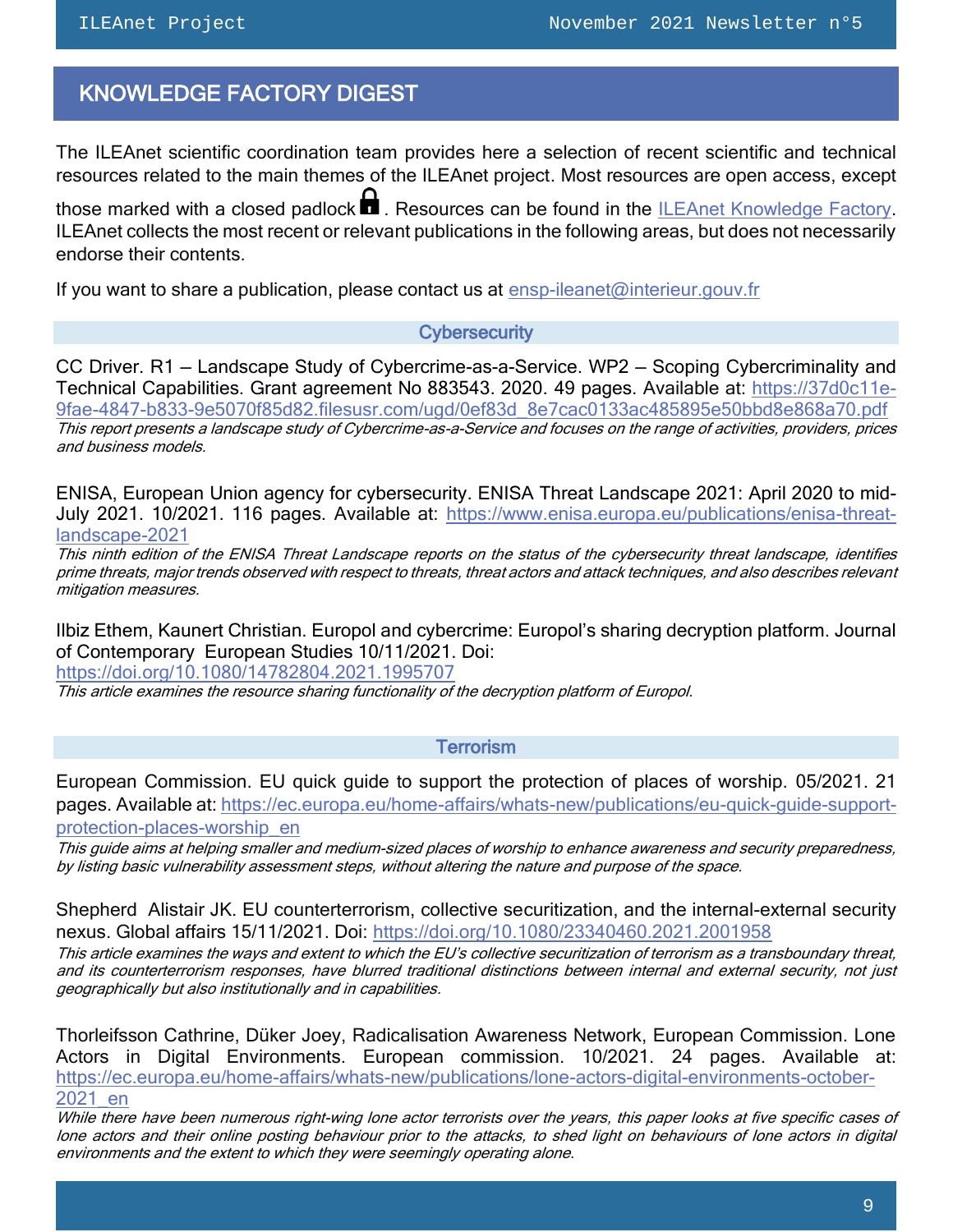**T** Vicente Alvaro. Social Ties and Jihadist Participation: A Mixed-Methods Approach to the Differential Recruitment of Radicalized Youth in Spain. Terrorism and Political Violence 10/11/2021. Doi: <https://doi.org/10.1080/09546553.2021.1989415>

Drawing on social network theory, the current study tests the effects of the type, number, and strength of interpersonal ties with jihadist activists in explaining the occurrence and absence of individual engagement in jihadist activities.

#### Organised crime

Dandurand Yvon, Jahn Jessica, Global initiative against transnational organized crime. The future of international cooperation against transnational organized crime. Global initiative against transnational organized crime. 10/2021. 18 pages. Available at:

<https://globalinitiative.net/analysis/international-cooperation-organized-crime/>

This paper identifies five scenarios for the future of international criminal justice cooperation based on observed trends and raises thought-provoking questions about possible outcomes and impacts on transnational organized crime.

Europol. IOCTA 2021: Internet Organised Crime Threat Assessment 2021. Europol. 11/2021. 45 pages. Available at: [https://www.europol.europa.eu/activities-services/main-reports/internet-organised-crime](https://www.europol.europa.eu/activities-services/main-reports/internet-organised-crime-threat-assessment-iocta-2021)[threat-assessment-iocta-2021](https://www.europol.europa.eu/activities-services/main-reports/internet-organised-crime-threat-assessment-iocta-2021)

The IOCTA is Europol's flagship strategic product that provides a law enforcement focused assessment of evolving threats and key developments in the area of cybercrime.

Interpol. Assessing crimes against cultural property 2020: survey of Interpol member countries. Interpol 09/2021. 36 pages. Available at:

[https://www.interpol.int/en/News-and-Events/News/2021/Cultural-property-crime-thrives-throughout](https://www.interpol.int/en/News-and-Events/News/2021/Cultural-property-crime-thrives-throughout-pandemic-says-new-INTERPOL-survey)[pandemic-says-new-INTERPOL-survey](https://www.interpol.int/en/News-and-Events/News/2021/Cultural-property-crime-thrives-throughout-pandemic-says-new-INTERPOL-survey)

The report - the first made publicly available - compiled the information supplied by 72 INTERPOL member countries on cultural property crimes, arrests and trafficking routes in 2020.

#### **Migration**

CEPOL, EASO, EIGE, et al. Joint report of the JHA agencies' network on the identification and protection of victims of human trafficking. 10/2021. 16 pages. Available at:

[https://www.eulisa.europa.eu/Newsroom/News/Pages/EU-Agencies-present-first-full-overview-of](https://www.eulisa.europa.eu/Newsroom/News/Pages/EU-Agencies-present-first-full-overview-of-actions-to-detect-and-protect-victims-of-human-trafficking.aspx)[actions-to-detect-and-protect-victims-of-human-trafficking.aspx](https://www.eulisa.europa.eu/Newsroom/News/Pages/EU-Agencies-present-first-full-overview-of-actions-to-detect-and-protect-victims-of-human-trafficking.aspx)

The European Union agencies active in the field of Justice and Home Affairs have presented the first full overview of actions to help victims of trafficking in human beings. The report is a key building block of the [EU Strategy on combatting](https://ec.europa.eu/anti-trafficking/eu-policy/eu-strategy-combatting-trafficking-human-beings-2021-2025_en#:~:text=On%2014%20April%202021%2c%20the%2cto%20bringing%20traffickers%20to%20justice.)  [Trafficking](https://ec.europa.eu/anti-trafficking/eu-policy/eu-strategy-combatting-trafficking-human-beings-2021-2025_en#:~:text=On%2014%20April%202021%2c%20the%2cto%20bringing%20traffickers%20to%20justice.) in Human Beings and serves as a key reference document for national authorities engaged in tackling human trafficking.

García-Carmona Marina, García-Quero Fernando, Guardiola Jorge, et al. Migration to the EU: a survey of firstline practitioners' perceptions during the COVID-19 pandemic. 2021. PERCEPTIONS project (Grant Agreement No 833870). 78 pages. Available at: [https://project.perceptions.eu/wp](file:///C:/Users/yvars/AppData/Local/Temp/García-Carmona%20Marina,%20García-Quero%20Fernando,%20Guardiola%20Jorge,%20et%20al.%20Migration%20to%20the%20EU:%20a%20survey%20of%20first%20line%20practitioners’%20perceptions%20during%20the%20COVID-19%20pandemic.%202021.%20PERCEPTIONS%20project%20(Grant)[content/uploads/sites/24/2021/09/PERCEPTIONS-Report-A4-Migration-to-the-EU-A-survey-of-first](file:///C:/Users/yvars/AppData/Local/Temp/García-Carmona%20Marina,%20García-Quero%20Fernando,%20Guardiola%20Jorge,%20et%20al.%20Migration%20to%20the%20EU:%20a%20survey%20of%20first%20line%20practitioners’%20perceptions%20during%20the%20COVID-19%20pandemic.%202021.%20PERCEPTIONS%20project%20(Grant)[line-practitioners-perceptions-during-the-COVID-19-pandemic.pdf](file:///C:/Users/yvars/AppData/Local/Temp/García-Carmona%20Marina,%20García-Quero%20Fernando,%20Guardiola%20Jorge,%20et%20al.%20Migration%20to%20the%20EU:%20a%20survey%20of%20first%20line%20practitioners’%20perceptions%20during%20the%20COVID-19%20pandemic.%202021.%20PERCEPTIONS%20project%20(Grant)

This report presents the results from a survey of first-line practitioners working in the field of migration, launched by the PERCEPTIONS project at the end of 2020. It explores the perceptions of Europe first-line practitioners observe among migrants, how practitioners believe inaccurate information may influence migration, and the impacts of COVID-19 on the field of migration-related work.